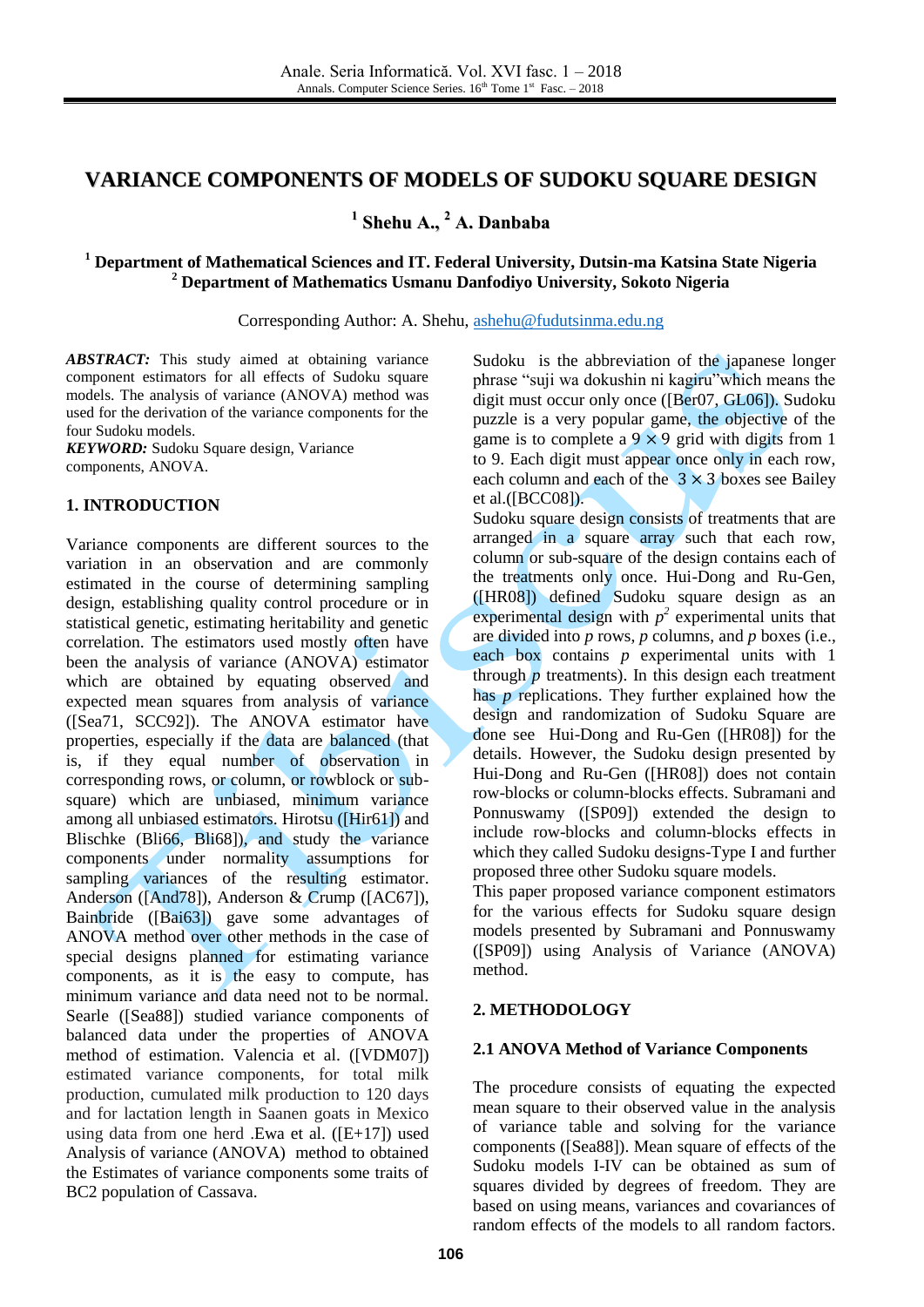This gave an indication that expectations of all effects of each factor are assumed to have zero mean. If assuming  $x$  is a random variable then the  $E(x) = 0$ , has constant variance and zero covariance with other. In addition, all effects of random factor assumed to have zero covariance with those of each other factor with the error terms. And error terms all have expected value zero and same variance and zero covariance with each other. Some other expectations are given in section 2.2.

#### **2.2 Expectation of values**

In this study, the following expected values will be of importance in the derivation of variance components for the various Sudoku models.

$$
E[e_{i,j(k,l,p,q)}] = 0,
$$
  
\n
$$
cov(\overline{T_k}e_{i,j(k,l,p,q)}) = cov(T_k e_{i,j(k,l,p,q)})
$$
  
\n
$$
= cov(RB_i e_{i,j(k,l,p,q)}) = 0
$$
  
\n
$$
cov(CB_j e_{i,j(k,l,p,q)}) = cov(R_l e_{i,j(k,l,p,q)})
$$
  
\n
$$
= cov(C_p e_{i,j(k,l,p,q)})
$$
  
\n
$$
= cov(s_q e_{i,j(k,l,p,q)}) = 0
$$
  
\n
$$
E[Y_{i,j(k,l,p,q})] = E[\overline{Y_{i,j}}] = E[\overline{Y_{i,j}}] = E[\overline{G_p}] = E[\overline{S_q}] = \mu
$$
  
\n
$$
E[Y_{i,j}^2] = var[Y_{ij}] + (E[Y_{ij}])^2
$$

#### **2.3 Sudoku square design models and Sum of squares for various effects**

#### **Model Type I**

The row, column, and treatment effects are assumed as in the latin square, also in addition to the assumption, row-block, column-block and square effects.

$$
Y_{ij(k,l,p,q)} = \mu + \alpha_i + \beta_j + \tau_k + C_p + \gamma_l + s_q + e_{i,j(k,l,p,q)}
$$
  
\nwhere *i*, *j* = 1 ··· *m k*, *l*, *p*, *q* = 1 ··· 
$$
\mu = \text{Grand mean}
$$

$$
\alpha_i = i\text{th} \text{ Row block effect}
$$

$$
\beta_j = j\text{th} \text{ Column block effect}
$$

$$
\tau_k = k\text{th treatment effect}
$$

$$
\gamma_l = l\text{th} \text{ Row effect}
$$

$$
c_p = p\text{th Column effect}
$$

$$
s_q = q\text{th square effect}
$$

$$
e_{i,j(k,l,p,q,r)} = \text{is the error component assumed to have mean zero and constant variance } \sigma^2.
$$

$$
G = \sum_{i=1}^{m^2} \sum_{j=1}^{m^2} Y_{i,j} \text{ and } N = m^4 \qquad \mu = G/N
$$
  
\n
$$
TSS = \sum_{i=1}^{m^2} \sum_{j=1}^{m^2} Y_{i,j}^2 - m^4 \bar{Y}_{\cdots}^2
$$
  
\n
$$
SStreat = \sum_{k=1}^{m^2} \sum_{m=1}^{m^2} \sum_{j=1}^{m^2} \sum_{j=1}^{m^2} \sum_{j=1}^{m^2} \sum_{j=1}^{m^2} \sum_{j=1}^{m^2} \sum_{j=1}^{m^2} \sum_{j=1}^{m^2} \sum_{j=1}^{m^2} \sum_{j=1}^{m^2} \sum_{j=1}^{m^2} \sum_{j=1}^{m^2} \sum_{j=1}^{m^2} \sum_{j=1}^{m^2} \sum_{j=1}^{m^2} \sum_{j=1}^{m^2} \sum_{j=1}^{m^2} \sum_{j=1}^{m^2} \sum_{j=1}^{m^2} \sum_{j=1}^{m^2} \sum_{j=1}^{m^2} \sum_{j=1}^{m^2} \sum_{j=1}^{m^2} \sum_{j=1}^{m^2} \sum_{j=1}^{m^2} \sum_{j=1}^{m^2} \sum_{j=1}^{m^2} \sum_{j=1}^{m^2} \sum_{j=1}^{m^2} \sum_{j=1}^{m^2} \sum_{j=1}^{m^2} \sum_{j=1}^{m^2} \sum_{j=1}^{m^2} \sum_{j=1}^{m^2} \sum_{j=1}^{m^2} \sum_{j=1}^{m^2} \sum_{j=1}^{m^2} \sum_{j=1}^{m^2} \sum_{j=1}^{m^2} \sum_{j=1}^{m^2} \sum_{j=1}^{m^2} \sum_{j=1}^{m^2} \sum_{j=1}^{m^2} \sum_{j=1}^{m^2} \sum_{j=1}^{m^2} \sum_{j=1}^{m^2} \sum_{j=1}^{m^2} \sum_{j=1}^{m^2} \sum_{j=1}^{m^2} \sum_{j=1}^{m^2} \sum_{j=1}^{m^2} \sum_{j=1}^{m
$$

$$
SScolblock = \sum_{j=1}^{m} m^{3} \overline{CB_{j}}^{2} - m^{4} \overline{Y}_{..}^{2}
$$
  
\n
$$
SSrow = \sum_{l=1}^{m^{2}} m^{2} \overline{R_{l}}^{2} - m^{4} \overline{Y}_{..}^{2}
$$
  
\n
$$
SScol = \sum_{p=1}^{m^{2}} m^{2} \overline{C_{p}}^{2} - m^{4} \overline{Y}_{..}^{2}
$$
  
\n
$$
SSsquare = \sum_{q=1}^{m^{2}} m^{2} \overline{s_{q}}^{2} - m^{4} \overline{Y}_{..}^{2}
$$
  
\n
$$
SS_{error} = \sum_{i=1}^{m^{2}} \sum_{j=1}^{m^{2}} Y_{i,j}^{2}
$$
  
\n
$$
- \sum_{i=1}^{m} m^{3} \overline{RB_{i}}^{2} - \sum_{j=1}^{m} m^{3} \overline{CB_{j}}^{2}
$$
  
\n
$$
- \sum_{k=1}^{m^{2}} m^{2} \overline{T_{k}}^{2}
$$
  
\n
$$
- \sum_{l=1}^{m^{2}} m^{2} \overline{R_{l}}^{2} - \sum_{p=1}^{m^{2}} m^{2} \overline{C_{p}}^{2}
$$
  
\n
$$
- \sum_{l=1}^{m^{2}} m^{2} \overline{R_{l}}^{2} - \sum_{p=1}^{m^{2}} m^{2} \overline{C_{p}}^{2}
$$
  
\n
$$
- \sum_{q=1}^{m^{2}} m^{2} \overline{s_{q}}^{2} + 5m^{4} E[\overline{Y}_{..}^{2}]
$$
  
\n(SPO91)

## **Model Type II**

The model assumed that row effects are nested in the row block effect and the column effects are nested in the column block effects.

$$
Y_{ij(k,l,p,q)} = \mu + \alpha_i + \beta_j + \tau_k + \gamma(\alpha)_{l(i)} + C(\beta)_{p(j)} + s_q + e_{i,j(k,l,p,q)}
$$
(2)  
where *i*, *j l*, *p* = 1 ··· *m k*, *q* = 1 ··· *m*<sup>2</sup>  

$$
\mu = \text{Grand mean}
$$

$$
\alpha_i = i\text{th} \text{ Row block effect}
$$

$$
\beta_j = j\text{th} \text{ Column block effect}
$$

$$
\tau_k = k\text{th treatment effect}
$$

$$
s_q = \text{qth square effect}
$$

$$
\gamma(\alpha)_{l(i)} = l\text{th} \text{ Row effect nested in } i\text{th row block}
$$
effect  
effect  

$$
c(\beta)_{p(j)} = p\text{th} \text{Column effect nested in } j\text{th column block effect}
$$

$$
e_{i,j(k,l,p,q,r)} = \text{is the error component assumed to have mean zero and constant variance } \sigma^2.
$$

$$
G = \sum_{i=1}^{m^2} \sum_{j=1}^{m^2} Y_{i,j} \text{ and } N = m^4 \qquad \mu =
$$
  
\n
$$
G/N
$$
  
\n
$$
TSS = \sum_{i=1}^{m^2} \sum_{j=1}^{m^2} Y_{i,j}^2 - m^4 \bar{Y}_{...}^2
$$
  
\n
$$
SStream = \sum_{k=1}^{m^2} m^2 \bar{T}_k^{-2} - m^4 \bar{Y}_{...}^2
$$
  
\n
$$
SSrowblock = \sum_{i=1}^{m^3} m^3 \bar{R} \bar{B}_i^{-2} - m^4 \bar{Y}_{...}^2
$$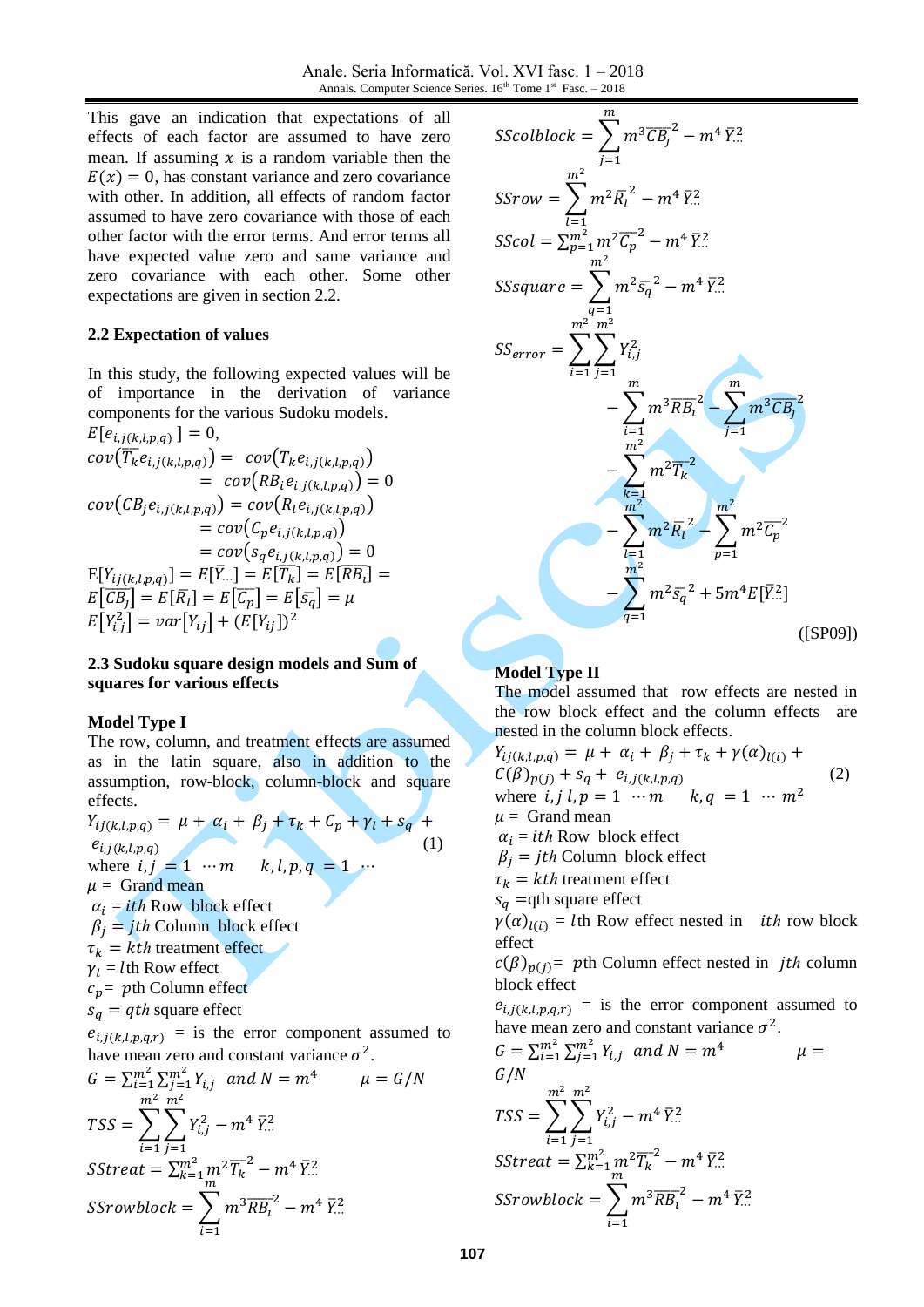

#### **Model Type III**

The model assumes that the horizontal square effects are nested in the row block and vertical Square effects are nested in the column block effects.

$$
Y_{ij(k,l,p,q,r)} = \mu + \alpha_i + \beta_j + \tau_k + \gamma_l + c_p + s(\alpha)_{q(i)} + \pi(\beta)_{r(j)} + e_{i,j(k,l,p,q,r)}
$$
(3)  
where *i*, *j*, *q*, *r* = 1 ··· *m k*, *l*, *p* = 1 ··· *m*<sup>2</sup>  

$$
\mu = \text{Grand mean effect}
$$

$$
\alpha_i = i\text{th} \text{ Row block effect}
$$

$$
\beta_j = j\text{th} \text{ Column block effect}
$$

$$
\tau_k = k\text{th treatment effect}
$$

$$
s_q = \text{qth square effect}
$$

$$
r_l = l\text{th} \text{ Row effect}
$$

$$
c_p = p\text{th Column effect}
$$

$$
s(\alpha)_{q(i)} = q\text{th} \text{ Horizontal square effect nested}
$$
in *ith* Row block effect  

$$
\pi(\beta)_{r(j)} = r\text{th vertical square effect nested in the}
$$
*jth* column block effect  

$$
e_{i,j(k,l,p,q,r)} = \text{is the error component assumed to}
$$
have mean zero and constant variance  $\sigma^2$ .
$$
G = \sum_{i=1}^{m^2} \sum_{j=1}^{m^2} Y_{i,j} \text{ and } N = m^4 \qquad \mu = G/N
$$

$$
\sum_{j=1}^{m^2} \sum_{j=1}^{m^2} Y_{i,j} = \sum_{j=1}^{m^2} \sum_{j=1}^{m^2} Y_{i,j} = \sum_{j=1}^{m^2} \sum_{j=1}^{m^2} Y_{i,j} = \sum_{j=1}^{m^2} \sum_{j=1}^{m^2} Y_{i,j} = \sum_{j=1}^{m^2} Y_{i,j} = \sum_{j=1}^{m^2} Y_{i,j} = \sum_{j=1}^{m^2} Y_{i,j} = \sum_{j=1}^{m^2} Y_{i,j} = \sum_{j=1}^{m^2} Y_{i,j} = \sum_{j=1}^{m^2} Y_{i,j} = \sum_{j=1}^{m^2} Y_{i,j} = \sum_{j=1}^{m^2} Y_{i,j} = \sum_{j=1}^{m^2} Y_{i,j} = \sum_{j=1}^{m
$$

$$
TSS = \sum_{i=1}^{m^2} \sum_{j=1}^{m^2} Y_{i,j}^2 - m^4 \bar{Y}_{..}^2
$$
  
\n
$$
SStreat = \sum_{k=1}^{m^2} m^2 \overline{T_k}^2 - m^4 \bar{Y}_{..}^2
$$
  
\n
$$
SStowblock = \sum_{i=1}^{m^3} m^3 \overline{RB_i}^2 - m^4 \bar{Y}_{..}^2
$$
  
\n
$$
SScolblock = \sum_{i=1}^{m^2} m^3 \overline{CB_j}^2 - m^4 \bar{Y}_{..}^2
$$
  
\n
$$
SSrow = \sum_{l=1}^{m^2} m^2 \overline{R_l}^2 - m^4 \bar{Y}_{..}^2
$$



## **Model Type IV**

In the model below, it is assumed that the row effects and horizontal square effects are nested in the row block and the column effects and the vertical square effects are nested in the column block effects  $Y_{ij(k,l,p,q,r)} = \mu + \alpha_i + \beta_j + \tau_k + \gamma(\alpha)_{l(i)} +$  $c(\beta)_{p(j)} + s(\alpha)_{q(i)} + \pi(\beta)_{r(j)} + e_{i,j(k,l,p,q,r)}$ **Where** *i, j, l, p, q, r* = 1  $\cdots$ *m* and  $k = 1$   $\cdots$   $m^2$ (4)  $\mu =$  Grand mean effect  $\alpha_i =$  ith Row block effect  $\beta_i = jth$  Column block effect  $\tau_k = kth$  treatment effect  $s_q$  =qth square effect  $\gamma(\alpha)_{l(i)} = l$ th Row effect nested in *ith* row block effect  $c(\beta)_{p(j)}$  pth Column effect nested in *jth* column block effect  $s(\alpha)_{q(i)} = qth$  Horizontal square effect nested in  $ith$  Row block effect  $\pi(\beta)_{r(i)} = rth$  vertical square effect nested in the jth column block effect  $e_{i,j(k,l,p,q,r)}$  = is the error component assumed to have mean zero and constant variance  $\sigma^2$ .

$$
G = \sum_{i=1}^{m^2} \sum_{j=1}^{m^2} Y_{i,j} \text{ and } N = m^4 \qquad \mu = G/N
$$
  
\n
$$
TSS = \sum_{i=1}^{m^2} \sum_{j=1}^{m^2} Y_{i,j}^2 - m^4 \bar{Y}_{\cdots}^2
$$
  
\n
$$
SStream = \sum_{k=1}^{m^2} m^2 \overline{T_k}^2 - m^4 \bar{Y}_{\cdots}^2
$$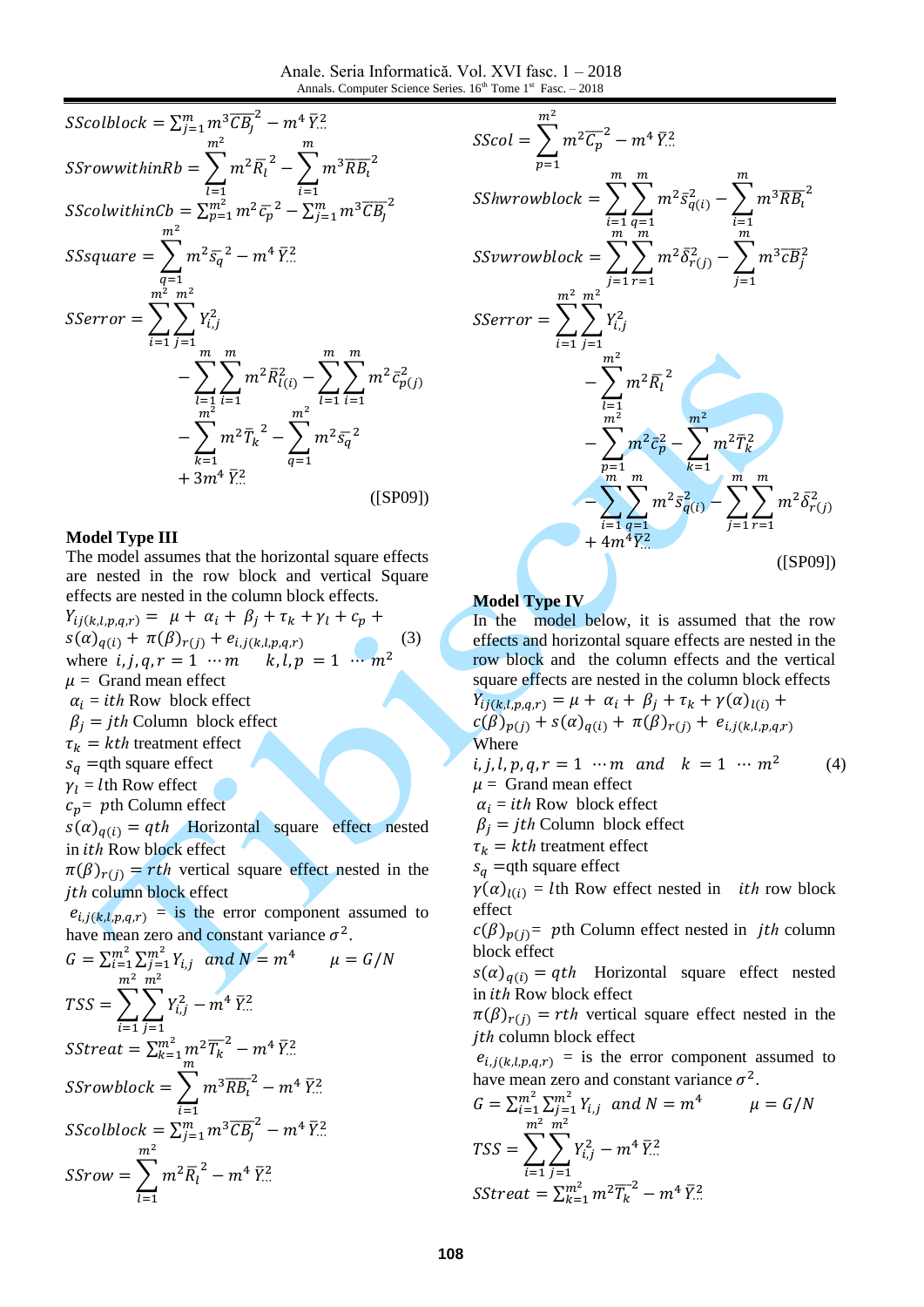| $SSrowblock = \sum m^3 \overline{RB_t}^2 - m^4 \, \bar{Y}^2_{}$                                                                                                                        |
|----------------------------------------------------------------------------------------------------------------------------------------------------------------------------------------|
| SScolblock = $\sum_{j=1}^{m} m^3 \overline{C} \overline{B}_j^2 - m^4 \overline{Y}^2$ .                                                                                                 |
| <i>SShwrowblock</i> = $\sum_{i=1}^{n} \sum_{a=1}^{m} m^2 \bar{s}_{q(i)}^2 - \sum_{i=1}^{m} m^3 \overline{RB_i}^2$                                                                      |
| SSvwrowblock = $\sum_{j=1}^m\sum_{r=1}^m m^2\bar{\delta}_{r(j)}^2$ –                                                                                                                   |
| $\sum_{i=1}^m m^3 \overline{c} \overline{B}_i^2$                                                                                                                                       |
| <i>SSrowwithinRb</i> = $\sum_{i=1}^{m^2} m^2 \overline{R}_i^2 - \sum_{i=1}^{m} m^3 \overline{R} \overline{B}_i^2$ ,                                                                    |
| SScolwithinCb = $\sum m^2 \bar{c_p}^2 - \sum m^3 \overline{C} \overline{B_j}^2$                                                                                                        |
| SSerror = $\sum_{i=1}^{m^2} \sum_{i=1}^{m^2} Y_{i,j}^2 + \sum_{i=1}^{m} m^3 \overline{R} B_i^2 + \sum_{j=1}^{m} m^3 \overline{C} B_j^2$                                                |
| m <sup>2</sup>                                                                                                                                                                         |
| $-\sum_{l=1}^{m} m^2 \overline{R}_l^2 - \sum_{k=1}^{m^2} m^2 \overline{c}_p^2 - \sum_{k=1}^{m^2} m^2 \overline{T}_k^2 - \sum_{i=1}^{m} \sum_{q=1}^{m} m^2 \overline{s}_{q(i)}^2$<br>m. |
| $-\sum\sum m^2\bar{\delta}_{r(j)}^2+2m^4\bar{Y}^2_{\cdots}$                                                                                                                            |
| $($ [SP09])                                                                                                                                                                            |

### **3.3 Test of hypothesis of variance component**

The hypothesis that we are interested in testing are  $H_0$ :  $\sigma_e^2$ Testing of hypothesis about the variance components Hence the test statistic is of the form M

 $\boldsymbol{F}$  $\boldsymbol{M}$  $H_0$  is rejected if ([Sea88])

# **4. RESULTS**

**4.1 Derivation of variance components of Sudoku square design models**

## **Sudoku Square design model Type I**

From equation (1) we have  $\alpha_i = (\alpha_1 \cdots \alpha_m)' \sim N(0, \sigma_{\alpha}^2 I)$  $\beta_i = (\beta_1 \cdots \beta_m)' \sim N(0, \sigma_0^2 I)$  $\tau_k = (\tau_1 \cdots \tau_{m^2})^{\prime} \sim N(0, \sigma_{\tau}^2 I)$  $\gamma_l = (\gamma_1 \cdots \gamma_{m^2})^{\prime} \sim N(0, \sigma_v^2 I)$  $\gamma_l = (\gamma_1 \cdots \gamma_{m^2})^{\prime} \sim N(0, \sigma_{\gamma}^2 I)$  $C_p = (C_1 \cdots C_{m^2})^{\prime} \sim N(0, \sigma_c^2 I)$  $s_q = (s_1 \cdots s_{m^2})^{\prime} \sim N(0, \sigma_s^2 I)$  $e_{i,i(k,l,p,q)} = (e_1 \cdots e_{m^4})^{\prime} \sim N(0, \sigma^2 I)$  Hence the variance of response value ( $Y_{ij(k,l,p,q)}$ ) is  $Var(Y_{ij(k,l,p,q)}) = \sigma_{\alpha}^2 + \sigma_{\beta}^2 + \sigma_{\tau}^2 + \sigma_{\gamma}^2 + \sigma_{\zeta}^2$  $\sigma_s^2 + \sigma^2$  $\sigma_{\alpha}^2$ ,  $\sigma_{\beta}^2$ ,  $\sigma_{\gamma}^2$ ,  $\sigma_{\gamma}^2$ ,  $\sigma_{\gamma}^2$ ,  $\sigma_{\gamma}^2$ , and  $\sigma^2$  are called variance components of Sudoku square design model Type I. The derivation of the variance components of the Sudoku square design model Type I begins by taking the expectation of mean sum of squares of each of the sources of variation.  $var[Y_{ij(k,l,p,q)}] = E[Y_{i,j}^2] - (E[Y_{ij}])^2$  $E[Y_{i,j}^2] = \sigma_{\alpha}^2 + \sigma_{\beta}^2 + \sigma_{\tau}^2 + \sigma_{\gamma}^2 + \sigma_{C}^2 + \sigma_{s}^2 + \sigma^2$  $^{+}$  $\overline{\mathbf{c}}$  $E[\bar{Y}_{...}^2] = \frac{\sigma_{\alpha}^2}{m}$  $rac{\sigma_{\alpha}^2}{m} + \frac{\sigma_{\beta}^2}{m}$  $\frac{\sigma_{\beta}^{2}}{m}+\frac{\sigma_{\tau}^{2}}{m^{2}}$  $\boldsymbol{m}$  $\sigma_{\gamma}^2$  $\boldsymbol{m}$  $\sigma_C^2$  $\boldsymbol{m}$  $\sigma_S^2$  $\boldsymbol{m}$  $\sigma^2$  $\boldsymbol{m}$  $\overline{\mathbf{c}}$  $E\left[\overline{T_k}^2\right] = var[\overline{T_k}] + (E[\overline{T_k}])^2$  $var[\overline{T_k}] = \frac{\sigma_{\alpha}^2}{m}$  $\frac{u}{m}$  +  $\sigma_{\beta}^2$  $\frac{\sigma_{\beta}^2}{m} + \sigma_{\tau}^2 + \frac{\sigma_{\gamma}^2}{m^2}$  $\overline{m}$  $\sigma_{\mathcal{C}}^2$  $\boldsymbol{m}$  $\sigma_S^2$  $\boldsymbol{m}$  $\sigma^2$  $\boldsymbol{m}$  $E\left[\overline{T_k}^2\right]$  $\sigma_{\alpha}^2$  $\frac{a}{m}$  +  $\sigma_{\!B}^2$  $\frac{\sigma_{\beta}^2}{m} + \sigma_{\tau}^2 + \frac{\sigma_{\gamma}^2}{m^2}$  $\boldsymbol{m}$  $\sigma_C^2$  $\boldsymbol{m}$  $\sigma_s^2$  $\boldsymbol{m}$  $\sigma^2$ 2  $m^2$   $m^2$   $m^2$   $m^2$  $^{+}$  $E[SStreatment] = E\left[\sum_{k=1}^{m^2} m^2 \overline{T_k}^2\right]$  $\frac{m^2}{k=1}m^2\overline{T_k}^2 - m^4 \,\overline{Y}^2$  $= m^2 \sum_{k=1}^{m^2} E\left[\overline{T_k}^2\right] - m^4 E[\overline{Y}^2]$  $= m^4 \left[ \frac{\sigma_{\alpha}^2}{m} \right]$  $\frac{\sigma_{\alpha}^2}{m} + \frac{\sigma_{\beta}^2}{m}$  $\frac{\sigma_{\beta}^2}{m} + \sigma_{\tau}^2 + \frac{\sigma_{\gamma}^2}{m^2}$  $\boldsymbol{m}$  $\sigma_C^2$  $\boldsymbol{m}$  $\sigma_S^2$  $\boldsymbol{m}$  $\sigma^2$  $\boldsymbol{m}$  $\frac{2}{ }$  $\left[m^4\right[\frac{\sigma_{\alpha}^2}{m}\right]$  $rac{\sigma_{\alpha}^2}{m} + \frac{\sigma_{\beta}^2}{m}$  $\frac{\sigma_{\beta}^{2}}{m}+\frac{\sigma_{\tau}^{2}}{m^{2}}$  $\boldsymbol{m}$  $\sigma_{\gamma}^2$  $\boldsymbol{m}$  $\sigma_C^2$  $\boldsymbol{m}$  $\sigma_S^2$  $\boldsymbol{m}$  $\sigma^2$  $\overline{m}$  $^{2}$ ]]  $E[SStreatment] = m^2(m^2 - 1)\sigma_{\tau}^2 + (m^2 - 1)\sigma^2$ MSStreatmt is obtained by dividing [SStreatmt] by degree of freedom of treatments  $E[MStream] = \frac{E}{A}$  $\overline{\phantom{a}}$  $E[{\it MSStreatment}] = m^2\sigma_{\tau}^2 + \sigma^2$  (5) Similarly  $E[MSSrow] = m^2 \sigma_V^2 + \sigma^2$  (6)  $E[MSScol] = m^2 \sigma_C^2 + \sigma^2$  (7)  $E[MSSsquare] = m^2 \sigma_s^2 + \sigma^2$  (8)  $E[SSrowblock] = E\left[\sum m^3 \overline{RB_i}^2 - \right]$  $\tilde{m}$ i  $\bar{Y}^2$  $\overline{RB_i}^2$  $\sum_{i=1}^{m} m^3 E[\overline{RB_i}^2] - m^4 E[\overline{Y}^2_{\cdots}]$  $E\left[\overline{R} \overline{B_{i}}^{2}\right] = var[\overline{R} \overline{B_{i}}] + (E[\overline{R} \overline{B_{i}}])^{2}$  $=\sigma_{\alpha}^2+\frac{\sigma_{\beta}^2}{\sigma_{\beta}}$  $\frac{p}{m}$  +  $\sigma_{\tau}^2$  $\boldsymbol{m}$  $\sigma_{\nu}^2$  $\boldsymbol{m}$  $\sigma_C^2$  $\boldsymbol{m}$  $\sigma_s^2$  $\boldsymbol{m}$  $\sigma^2$  $\boldsymbol{m}$  $\overline{\mathbf{c}}$  $E[SSrowblock] = m^4 \left[ \sigma_{\alpha}^2 + \frac{\sigma_{\beta}^2}{m} \right]$  $\frac{\sigma_{\beta}^2}{m} + \frac{\sigma_{\tau}^2}{m^2}$  $\boldsymbol{m}$  $\sigma_{\nu}^2$  $\boldsymbol{m}$  $\sigma_C^2$  $\boldsymbol{m}$ σs2m2+σ 2m2+μ2−[m4[ σα2m +σβ 2m+or2m2+oy2m2+oC2m2+os2m2+o 2m4  $+\mu^2$ ]  $E[SSrowblock] = m^3(m-1)\sigma_{\alpha}^2 + (m-1)\sigma^2$ Dividing the result of  $E[SSrowblock]$  by its degree of freedom i.e  $(m - 1)$  we have  $E[MSSrowblock] = m^3 \sigma_{\alpha}^2 + \sigma^2$ (9)

Similarly,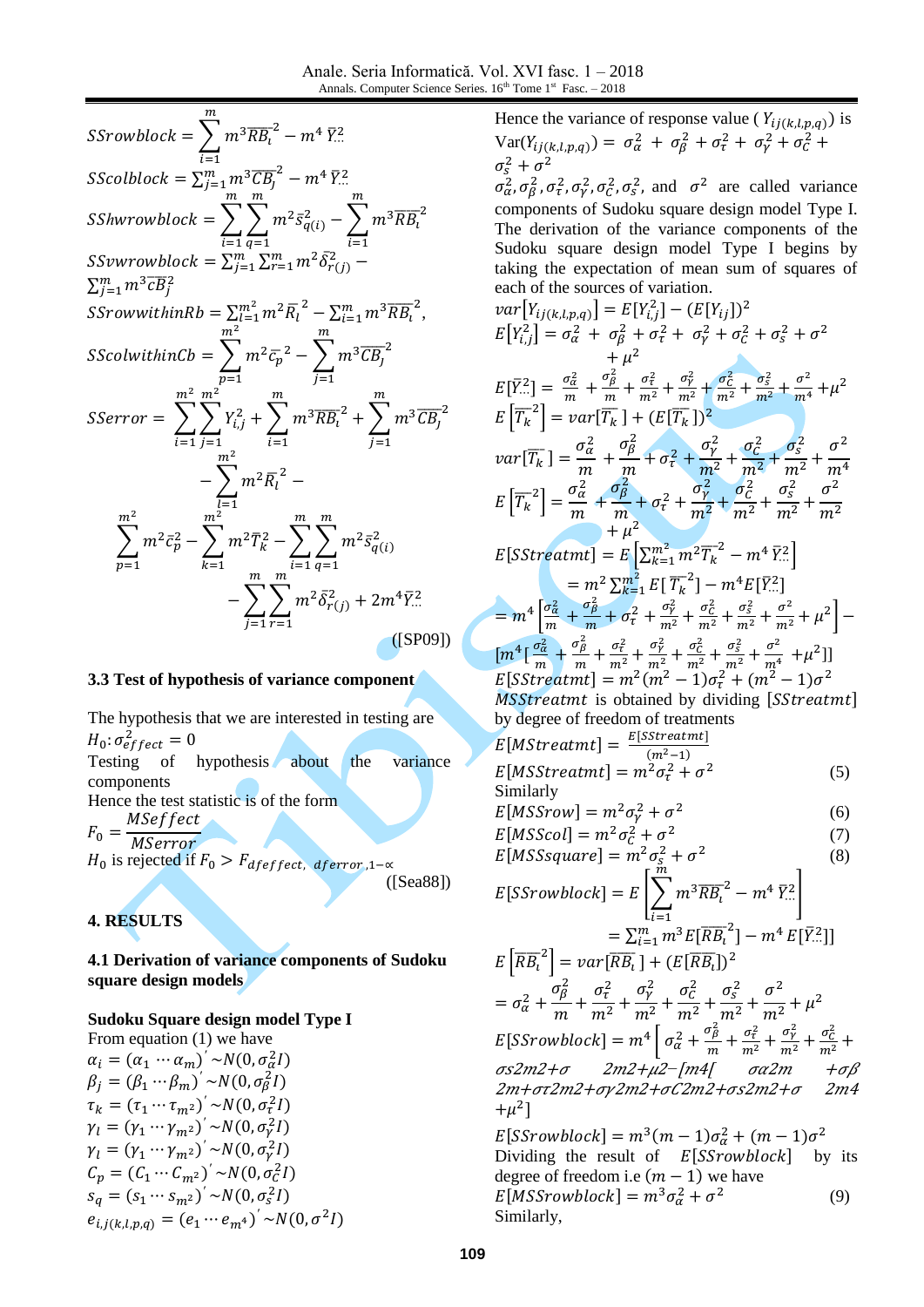Anale. Seria Informatică. Vol. XVI fasc. 1 – 2018 Annals. Computer Science Series.  $16<sup>th</sup>$  Tome  $1<sup>st</sup>$  Fasc.  $-2018$ 

 $E[MSScolblock] = m^3 \sigma_0^2 + \sigma^2$  (10) To obtain  $E[MSE]$  we take the expectation of  $SS_{error}$  divided by error degree of freedom

$$
E[SSerror] = E\left[\sum_{i=1}^{m^2} \sum_{j=1}^{m^2} Y_{i,j}^2 - \sum_{j=1}^{m} m^3 \overline{CB_j}^2 - \sum_{i=1}^{m^2} m^3 \overline{CB_j}^2 - \sum_{k=1}^{m^2} m^2 \overline{T_k}^2 - \sum_{k=1}^{m^2} m^2 \overline{R_l}^2 - \sum_{p=1}^{m^2} m^2 \overline{R_l}^2 - \sum_{p=1}^{m^2} m^2 \overline{C_p}^2 - \sum_{i=1}^{m^2} m^2 \overline{S_q}^2 + 5m^4 E[\overline{Y}_{i}^2] - \sum_{i=1}^{m^2} \sum_{j=1}^{m^2} E[Y_{i,j}^2] - \sum_{i=1}^{m} m^3 E[\overline{CB_i}^2] - \sum_{i=1}^{m^2} m^2 E[\overline{R_i}^2] - \sum_{i=1}^{m^2} m^2 E[\overline{R_i}^2] - \sum_{p=1}^{m^2} m^2 E[\overline{C_p}^2] - \sum_{q=1}^{m^2} m^2 E[\overline{S_q}^2] + 5m^4 E[\overline{Y}_{i}^2]
$$

We obtain the expectation of the each of the squares in the SSerror of model I

 $E\left[\overline{RB_{i}}^{2}\right] = var[\overline{RB_{i}}] + (E[\overline{RB_{i}}])^{2} = \sigma_{\alpha}^{2} + \frac{\sigma_{\beta}^{2}}{m}$  $\frac{p}{m}$  +  $\sigma_{\tau}^2$  $\boldsymbol{m}$  $\sigma_{\nu}^2$  $\boldsymbol{m}$  $\sigma_C^2$  $\overline{m}$  $\sigma_S^2$  $\boldsymbol{m}$  $\sigma^2$  $\boldsymbol{m}$  $\overline{\mathbf{c}}$  $E\left[\overline{CB_i}^2\right] = var[\overline{CB_i}] + (E[\overline{CB_i}])^2 = \frac{\sigma_{\alpha}^2}{m}$  $\frac{\sigma_{\alpha}^{2}}{m}+\sigma_{\beta}^{2}$  $\sigma_{\tau}^2$  $\boldsymbol{m}$  $\sigma_{\nu}^2$  $\boldsymbol{m}$  $\sigma_C^2$  $\boldsymbol{m}$  $\sigma_S^2$  $\boldsymbol{m}$  $\sigma^2$  $\boldsymbol{m}$  $\overline{\mathbf{c}}$  $E\left[\overline{T_k}^2\right] = var[\overline{T_k}] + (E[\overline{T_k}])^2 = \frac{\sigma_{\alpha}^2}{m}$  $\frac{\sigma_{\alpha}^2}{m} + \frac{\sigma_{\beta}^2}{m}$  $\frac{\sigma_\beta}{m}$  +  $\sigma_\tau^2$  $\sigma_{\rm V}^2$ m  $\sigma_C^2$  $\boldsymbol{m}$  $\sigma_S^2$ m  $\sigma^2$  $\boldsymbol{m}$  $\overline{\mathbf{c}}$  $E\left[\overline{R}_{l}^{2}\right] = var\left[\overline{R}_{l}\right] + \left(E\left[\overline{R}_{l}\right]\right)^{2} = \frac{\sigma_{\alpha}^{2}}{m}$  $\frac{\sigma_{\alpha}^2}{m} + \frac{\sigma_{\beta}^2}{m}$  $\frac{\sigma_{\beta}^2}{m} + \frac{\sigma_{\tau}^2}{m^2}$  $\boldsymbol{m}$  $\sigma_{\nu}^2 + \frac{\sigma_{\rm C}^2}{m^2}$  $\boldsymbol{m}$  $\sigma_S^2$ m  $\sigma^2$  $\boldsymbol{m}$  $\overline{\mathbf{c}}$  $E[\bar{c}_p^2] = var[\bar{c}_p] + (E[\bar{c}_p])^2 = \frac{\sigma_G^2}{m}$  $\frac{\sigma_{\alpha}^2}{m} + \frac{\sigma_{\beta}^2}{m}$  $\frac{\sigma_{\beta}^2}{m} + \frac{\sigma_{\tau}^2}{m^2}$  $\boldsymbol{m}$  $\sigma_{\rm V}^2$  $\boldsymbol{m}$  $rac{2}{1} + \frac{\sigma_s^2}{1}$  $\boldsymbol{m}$  $\sigma^2$  $\boldsymbol{m}$  $\overline{\mathbf{c}}$  $E\left[\bar{s}_a^2\right] = var\left[\bar{s}_a\right] + (E\left[\bar{s}_a\right])^2 = \frac{\sigma_a^2}{m}$  $\frac{\sigma_{\alpha}^2}{m} + \frac{\sigma_{\beta}^2}{m}$  $\frac{\sigma_{\beta}^2}{m} + \frac{\sigma_{\tau}^2}{m^2}$  $\boldsymbol{m}$  $\sigma_{\nu}^2$ m  $\sigma_C^2$  $\boldsymbol{m}$  $2+\frac{\sigma^2}{2}$  $\boldsymbol{m}$  $\overline{\mathbf{c}}$ 

$$
E[Y_{i,j}^2] = \sigma_{\alpha}^2 + \sigma_{\beta}^2 + \sigma_{\tau}^2 + \sigma_{\gamma}^2 + \sigma_{C}^2 + \sigma_{s}^2 + \sigma^2 + \mu^2
$$

 $E[\bar{Y}_{...}^2] = \frac{\sigma_{\alpha}^2}{m}$  $rac{\sigma_{\alpha}^2}{m} + \frac{\sigma_{\beta}^2}{m}$  $\frac{\sigma_{\beta}^{2}}{m}+\frac{\sigma_{\tau}^{2}}{m^{2}}$  $\boldsymbol{m}$  $\sigma_{\gamma}^2$  $\boldsymbol{m}$  $\sigma_{\mathcal{C}}^2$  $\boldsymbol{m}$  $\sigma_S^2$  $\boldsymbol{m}$  $\sigma^2$  $\boldsymbol{m}$  $\overline{\mathbf{c}}$ Substituting the expected values of the squares into SSerror of model I, then we have

$$
= m^{4} \left[ \sigma_{\alpha}^{2} + \sigma_{\beta}^{2} + \sigma_{\tau}^{2} + \sigma_{\gamma}^{2} + \sigma_{\zeta}^{2} + \sigma_{\zeta}^{2} + \sigma^{2} + \mu^{2} \right]
$$
\n
$$
-m^{4} \left[ \sigma_{\alpha}^{2} + \frac{\sigma_{\beta}^{2}}{m} + \frac{\sigma_{\tau}^{2}}{m^{2}} + \frac{\sigma_{\zeta}^{2}}{m^{2}} + \frac{\sigma_{\zeta}^{2}}{m^{2}} + \frac{\sigma_{\zeta}^{2}}{m^{2}} + \frac{\sigma_{\zeta}^{2}}{m^{2}} + \frac{\sigma_{\zeta}^{2}}{m^{2}} + \frac{\sigma_{\zeta}^{2}}{m^{2}} + \sigma_{\zeta}^{2}}{m^{2}} + \mu^{2} \right]
$$
\n
$$
-m^{4} \left[ \frac{\sigma_{\alpha}^{2}}{m} + \sigma_{\beta}^{2} + \frac{\sigma_{\zeta}^{2}}{m^{2}} + \frac{\sigma_{\zeta}^{2}}{m^{2}} + \frac{\sigma_{\zeta}^{2}}{m^{2}} + \frac{\sigma_{\zeta}^{2}}{m^{2}} + \frac{\sigma_{\zeta}^{2}}{m^{2}} + \frac{\sigma_{\zeta}^{2}}{m^{2}} + \mu^{2} \right]
$$
\n
$$
-m^{4} \left[ \frac{\sigma_{\alpha}^{2}}{m} + \frac{\sigma_{\beta}^{2}}{m} + \frac{\sigma_{\zeta}^{2}}{m^{2}} + \sigma_{\zeta}^{2} + \frac{\sigma_{\zeta}^{2}}{m^{2}} + \frac{\sigma_{\zeta}^{2}}{m^{2}} + \frac{\sigma_{\zeta}^{2}}{m^{2}} + \frac{\sigma_{\zeta}^{2}}{m^{2}} + \frac{\sigma_{\zeta}^{2}}{m^{2}} + \mu^{2} \right]
$$
\n
$$
-m^{4} \left[ \frac{\sigma_{\alpha}^{2}}{m} + \frac{\sigma_{\beta}^{2}}{m} + \frac{\sigma_{\zeta}^{2}}{m^{2}} + \frac{\sigma_{\zeta}^{2}}{m^{2}} + \sigma_{\zeta}^{2} + \frac{\sigma_{\zeta}^{2}}{m^{2}} + \frac{\sigma_{\zeta}^{2}}{m^{2}} + \mu^{2} \right]
$$
\n
$$
-m^{4}
$$

 $\boldsymbol{m}$  $E[SSerror] = [m^4 - 4m^2 - 2m + 5]\sigma^2$ We divide  $E[SSerror]$  by degree of freedom of error to obtain E[MSerror]

 $^{2}$ ]

$$
E[MSerror] = \frac{[m^4 - 4m^2 - 2m + 5]\sigma^2}{(m-1)[(m+1)(m^2-3)-2]}
$$
  
( $m-1$ )[( $m + 1$ )( $m^2 - 3$ ) - 2] obtained by  
Subramani and Ponnuswamy ([SP09])  
 $E[MSerror] = \sigma^2$  (11)  
The estimates  $\hat{\sigma}^2$ ,  $\hat{\sigma}_{\alpha}^2$ ,  $\hat{\sigma}_{\beta}^2$ ,  $\hat{\sigma}_{\gamma}^2$ ,  $\hat{\sigma}_{\gamma}^2$ ,  $\hat{\sigma}_{\zeta}^2$  and  $\hat{\sigma}_{\zeta}^2$  of the

variance components  $\sigma^2$ ,  $\sigma_{\alpha}^2$ ,  $\sigma_{\beta}^2$ ,  $\sigma_{\tau}^2$ ,  $\sigma_{\gamma}^2$ ,  $\sigma_{c}^2$  and

 $\sigma_s^2$  are computed from the equations (5) – (10). Variance components estimators for various effects for Sudoku square model I are as follow

$$
\hat{\sigma}^2 = MServer
$$
 (12)

$$
\hat{\sigma}_{\alpha}^{2} = \frac{1}{m^{3}} (MSSrowblock - MServer) \tag{13}
$$
\n
$$
\hat{\sigma}_{\alpha}^{2} = \frac{1}{m^{3}} (MSSoshled \text{ and } MServer) \tag{14}
$$

$$
\hat{\sigma}_{\beta}^{2} = \frac{1}{m^{3}} (MSScolblock - MServer) \tag{14}
$$
\n
$$
\hat{\sigma}_{\beta}^{2} = \frac{1}{m^{3}} (MStrategy \times MServer) \tag{15}
$$

$$
\hat{\sigma}_{\tau}^2 = \frac{1}{m^2} (MStreamet - MSerror)
$$
 (15)

$$
\hat{\sigma}_Y^2 = \frac{1}{m^2} (MSrow - MSerror)
$$
 (16)

$$
\hat{\sigma}_C^2 = \frac{1}{m^2} (MScol - MSerror)
$$
 (17)

$$
\hat{\sigma}_s^2 = \frac{1}{m^2} (MSsquare - MSerror)
$$
 (18)  
The hypothesis that we are interested in testing are

 $H_0$ :  $\sigma_e^2$ 

Testing of hypothesis about the variance components

Hence the test statistic is of the form **MSeffect** 

$$
F_0 = \frac{MSET \, \text{C}}{MServer}
$$
\n
$$
H_0 \text{ is rejected if } F_0 > F_{deffect, \, \text{d}ferror, 1-\infty}
$$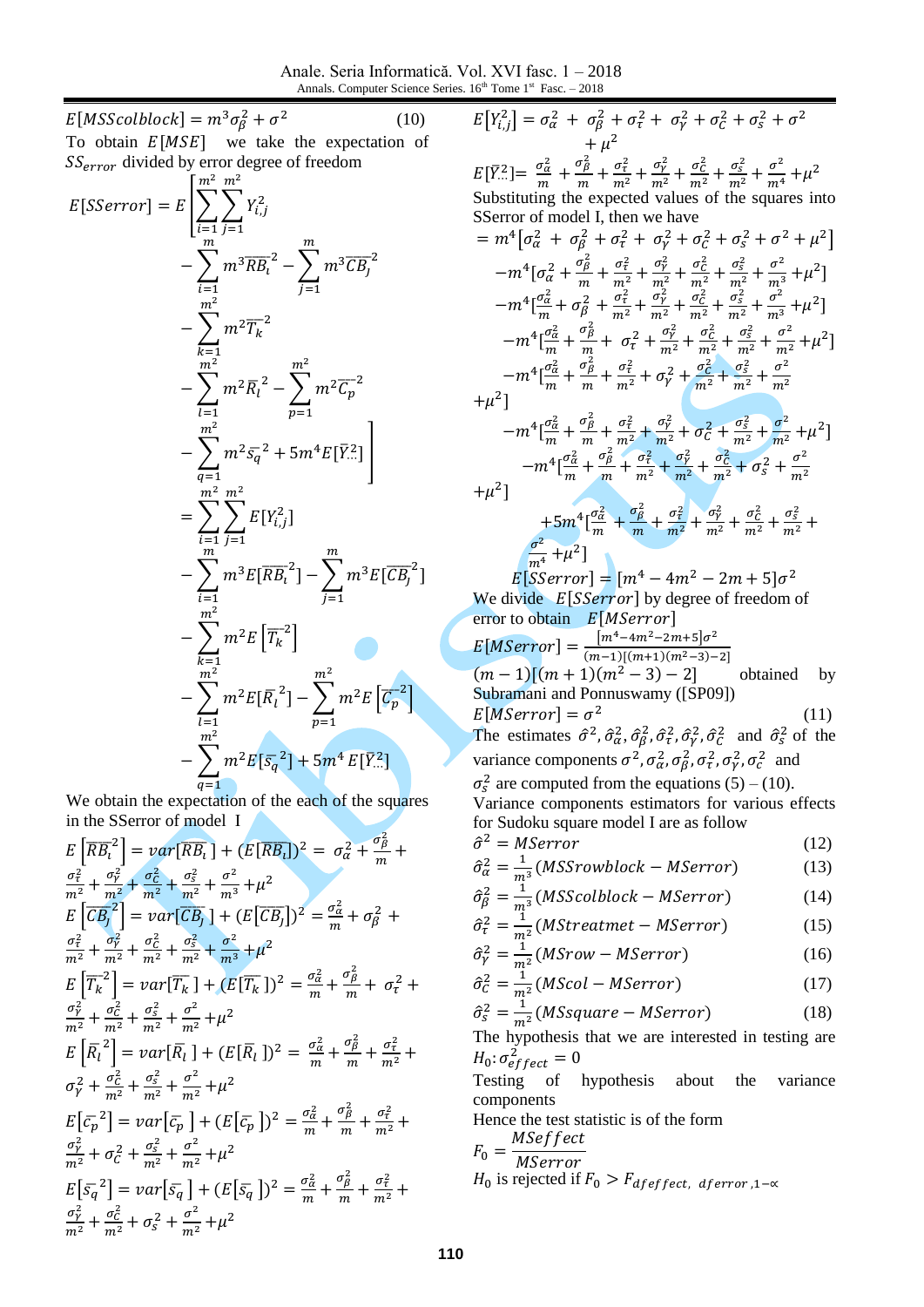#### **Sudoku Square design model Type II**

 $\gamma(\alpha)_{l(i)} = (\gamma(\alpha)_{1(1)} \cdots \gamma_{m(m)})' \sim N(0, \sigma_{\gamma(\alpha)}^2 I)$  $c(\beta)_{p(j)} = (c(\beta)_{1(1)} \cdots c(\beta)_{m(m)})' \sim N(0, \sigma_{c(\beta)}^2 I)$ Hence the variance of response value ( $Y_{ij(k,l,p,q)}$ ) is  $Var(Y_{ij(k,l,p,q)}) = \sigma_{\alpha}^2 + \sigma_{\beta}^2 + \sigma_{\tau}^2 + \sigma_{\gamma}^2$  $\sigma_{c(B)}^2 + \sigma_s^2 + \sigma^2$ 

 $\sigma_{\alpha}^2$ ,  $\sigma_{\beta}^2$ ,  $\sigma_{\gamma(\alpha)}^2$ ,  $\sigma_{c(\beta)}^2$ ,  $\sigma_{s}^2$ , and  $\sigma^2$  are called variance components of Sudoku square design Model Type II. The derivation of the variance components  $\sigma_{\alpha}^2$ ,  $\sigma_{\beta}^2$ ,  $\sigma_{\tau}^2$ ,  $\sigma_{s}^2$  and their respective estimates have been carried out in model Type I and are the same with through the four models.

To derive the expectation of SSrowwithinRb  $E[SS row within Rb]$ 

$$
= E\left[\sum_{l=1}^{m^2} m^2 \bar{R}_{l(i)}^2 - \sum_{i=1}^{m} m^3 \overline{R} \bar{B}_i^2\right]
$$
  
\n
$$
= \sum_{l=1}^{m^2} m^2 E[\bar{R}_{l(i)}^2] - \sum_{i=1}^{m} m^3 E[\overline{R} \bar{B}_i^2]
$$
  
\n
$$
E[\bar{R}_{l(i)}^2] = var[\bar{R}_{l(i)}] + (E[\bar{R}_{l(i)}])^2
$$
  
\n
$$
= \sigma_{\alpha}^2 + \frac{\sigma_{\beta}^2}{m} + \frac{\sigma_{\tau}^2}{m^2} + \sigma_{\gamma(\alpha)}^2 + \frac{\sigma_{c(\beta)}^2}{m^2} + \frac{\sigma_{s}^2}{m^2} + \frac{\sigma^2}{m^2} + \mu^2
$$
  
\n
$$
E[\overline{R} \bar{B}_i^2] = var[\overline{R} \bar{B}_i] + (E[\overline{R} \bar{B}_i])^2
$$
  
\n
$$
= \sigma_{\alpha}^2 + \frac{\sigma_{\beta}^2}{m} + \frac{\sigma_{\tau}^2}{m^2} + \frac{\sigma_{\gamma(\alpha)}^2}{m^2} + \frac{\sigma_{c(\beta)}^2}{m^2} + \frac{\sigma_{s}^2}{m^2} + \frac{\sigma^2}{m^3} + \mu^2
$$
  
\n
$$
E[SSrowwithinRb]
$$
  
\n
$$
\sigma_{\beta}^2 - \sigma_{\alpha}^2
$$

$$
= m^{4} \left[ \sigma_{\alpha}^{2} + \frac{\sigma_{\beta}^{2}}{m} + \frac{\sigma_{\tau}^{2}}{m^{2}} + \sigma_{\gamma(\alpha)}^{2} + \frac{\sigma_{c(\beta)}^{2}}{m^{2}} + \frac{\sigma_{s}^{2}}{m^{2}} + \frac{\sigma^{2}}{m^{2}} + \mu^{2} \right]
$$

$$
- m^{4} \left[ \sigma_{\alpha}^{2} + \frac{\sigma_{\beta}^{2}}{m} + \frac{\sigma_{\tau}^{2}}{m^{2}} + \frac{\sigma_{\gamma(\alpha)}^{2}}{m^{2}} + \frac{\sigma_{\gamma(\alpha)}^{2}}{m^{2}} + \frac{\sigma_{\gamma(\alpha)}^{2}}{m^{2}} + \frac{\sigma_{\gamma(\alpha)}^{2}}{m^{2}} + \frac{\sigma_{\gamma(\alpha)}^{2}}{m^{2}} + \frac{\sigma_{\gamma(\alpha)}^{2}}{m^{2}} + \frac{\sigma_{\gamma(\alpha)}^{2}}{m^{2}} + \frac{\sigma_{\gamma(\alpha)}^{2}}{m^{2}} + \frac{\sigma_{\gamma(\alpha)}^{2}}{m^{2}} + \frac{\sigma_{\gamma(\alpha)}^{2}}{m^{2}} + \frac{\sigma_{\gamma(\alpha)}^{2}}{m^{2}} + \frac{\sigma_{\gamma(\alpha)}^{2}}{m^{2}} + \frac{\sigma_{\gamma(\alpha)}^{2}}{m^{2}} + \frac{\sigma_{\gamma(\alpha)}^{2}}{m^{2}} + \frac{\sigma_{\gamma(\alpha)}^{2}}{m^{2}} + \frac{\sigma_{\gamma(\alpha)}^{2}}{m^{2}} + \frac{\sigma_{\gamma(\alpha)}^{2}}{m^{2}} + \frac{\sigma_{\gamma(\alpha)}^{2}}{m^{2}} + \frac{\sigma_{\gamma(\alpha)}^{2}}{m^{2}} + \frac{\sigma_{\gamma(\alpha)}^{2}}{m^{2}} + \frac{\sigma_{\gamma(\alpha)}^{2}}{m^{2}} + \frac{\sigma_{\gamma(\alpha)}^{2}}{m^{2}} + \frac{\sigma_{\gamma(\alpha)}^{2}}{m^{2}} + \frac{\sigma_{\gamma(\alpha)}^{2}}{m^{2}} + \frac{\sigma_{\gamma(\alpha)}^{2}}{m^{2}} + \frac{\sigma_{\gamma(\alpha)}^{2}}{m^{2}} + \frac{\sigma_{\gamma(\alpha)}^{2}}{m^{2}} + \frac{\sigma_{\gamma(\alpha)}^{2}}{m^{2}} + \frac{\sigma_{\gamma(\alpha)}^{2}}{m^{2}} + \frac{\sigma_{\gamma(\alpha)}^{2}}{m^{2}} + \frac{\sigma_{\gamma(\alpha)}^{2}}{m
$$

σcβ2m2+σs2m2+σ 2m3+μ2

$$
= (m4 - m2)\sigma_{\gamma(\alpha)}^{2} + (m2 - m)\sigma^{2}
$$
  
= m(m - 1)[m(m + 1)\sigma\_{\gamma(\alpha)}^{2} + \sigma^{2}]

The above result  $E[SSrowwithin Rb]$  is divided by the degree of freedom which is  $m(m - 1)$  $F[MS$ *s*crowwithin  $Rh$ <sup>]</sup>

$$
E[M55T0WW11171R1]
$$
  
= 
$$
\frac{m(m-1)[m(m+1)\sigma_{\gamma(\alpha)}^2 + \sigma^2]}{m(m-1)}
$$
  
= 
$$
m(m+1)\sigma_{\gamma(\alpha)}^2 + \sigma^2
$$
 (19)

Similarly, the

 $E[SScolwithinch] = m(m+1)\sigma_{c(B)}^2 + \sigma^2$  (20) To obtain  $E[MSerror]$  for model Type II, we take the expectation of *SSerror* divided by error degree of freedom. The same procedures is followed as in model type I.

Variance components estimators for various effects for Sudoku square model II are as follow  $\hat{\sigma}^2$ 

$$
\hat{\sigma}_{\alpha}^{2} = \frac{1}{m^{3}} (MSSrowblock - MSerror)
$$
  
\n
$$
\hat{\sigma}_{\beta}^{2} = \frac{1}{m^{3}} (MSScolblock - MSerror)
$$
  
\n
$$
\hat{\sigma}_{\tau}^{2} = \frac{1}{m^{2}} (MStreatment - MSerror)
$$
  
\n
$$
\hat{\sigma}_{\gamma(\alpha)}^{2} = \frac{1}{m(m+1)} (MSSrowwithinRb - MSerror)
$$
  
\n(21)

$$
\hat{\sigma}_{c(\beta)}^2 = \frac{1}{m(m+1)}(MSScolwithinCb - MSerror)
$$

$$
\hat{\sigma}_s^2 = \frac{1}{m^2} (MSsquare - MSerror)
$$

The hypothesis that we are interested in testing are  $H_0$ :  $\sigma_e^2$ 

Testing of hypothesis about the variance components

Hence the test statistic is of the form  $\sqrt{F}$ M

M  $H_0$  is rejected if

## **Sudoku Square design model Type III**

 $s(\alpha)_{q(i)} = (s(\alpha)_{1(1)} \cdots s(\alpha)_{m(m)})' \sim N(0, \sigma_{s(\alpha)}^2 I)$  $\pi(\beta)_{r(j)} = (\pi(\beta)_{1(1)} \cdots \pi(\beta)_{m(m)})' \sim N(0, \sigma_{\pi(\beta)}^2)$ Hence the variance of response value ( $Y_{ij(k,l,p,q)}$ ) is  $Var(Y_{ij(k,l,p,q,r)}) = \sigma_{\alpha}^2 + \sigma_{\beta}^2 + \sigma_{\tau}^2 + \sigma_{\gamma}^2 + \sigma_{\alpha}^2$  $\sigma_{s(\alpha)}^2 + \sigma_{\pi(\beta)}^2 + \sigma^2$  $\sigma_{\alpha}^2$ ,  $\sigma_{\beta}^2$ ,  $\sigma_{\tau}^2$ ,  $\sigma_{\gamma}^2$ ,  $\sigma_{\gamma(\alpha)}^2$ ,  $\sigma_{\pi(\beta)}^2$  and  $\sigma^2$  are called variance components of Sudoku square design model Type III. To derive the expectation of SShwrowblock

 $E[SShwrowblock]$ 

$$
= E\left[\sum_{i=1}^{m} \sum_{q=1}^{m} m^{2} \bar{s}_{q(i)}^{2}\right]
$$
  
\n
$$
- \sum_{i=1}^{m} m^{3} \overline{RB}_{i}^{2}\right]
$$
  
\n
$$
= \sum_{i=1}^{m} \sum_{q=1}^{m} m^{2} E[\bar{s}_{q(i)}^{2}] - \sum_{i=1}^{m} m^{3} E[\overline{RB}_{i}^{2}]
$$
  
\nNote  
\n
$$
E[\pi(\beta)] = E[\bar{s}_{q(i)}] = \mu
$$
  
\n
$$
[E[\bar{s}_{q(i)}^{2}] = var[\bar{s}_{q(i)}] + (E[\bar{s}_{q(i)}])^{2}
$$
  
\n
$$
= \sigma_{\alpha}^{2} + \frac{\sigma_{\beta}^{2}}{m} + \frac{\sigma_{\tau}^{2}}{m^{2}} + \frac{\sigma_{\tau}^{2}}{m^{2}} + \frac{\sigma_{c}^{2}}{m^{2}} + \sigma_{s(\alpha)}^{2} + \frac{\sigma_{\pi(\beta)}^{2}}{m^{2}}
$$
  
\n
$$
+ \frac{\sigma^{2}}{m^{2}} + \mu^{2}
$$

 $E\left[\overline{R} \overline{B_{i}}^{2}\right] = var[\overline{R} \overline{B_{i}}] + (E[\overline{R} \overline{B_{i}}])^{2}$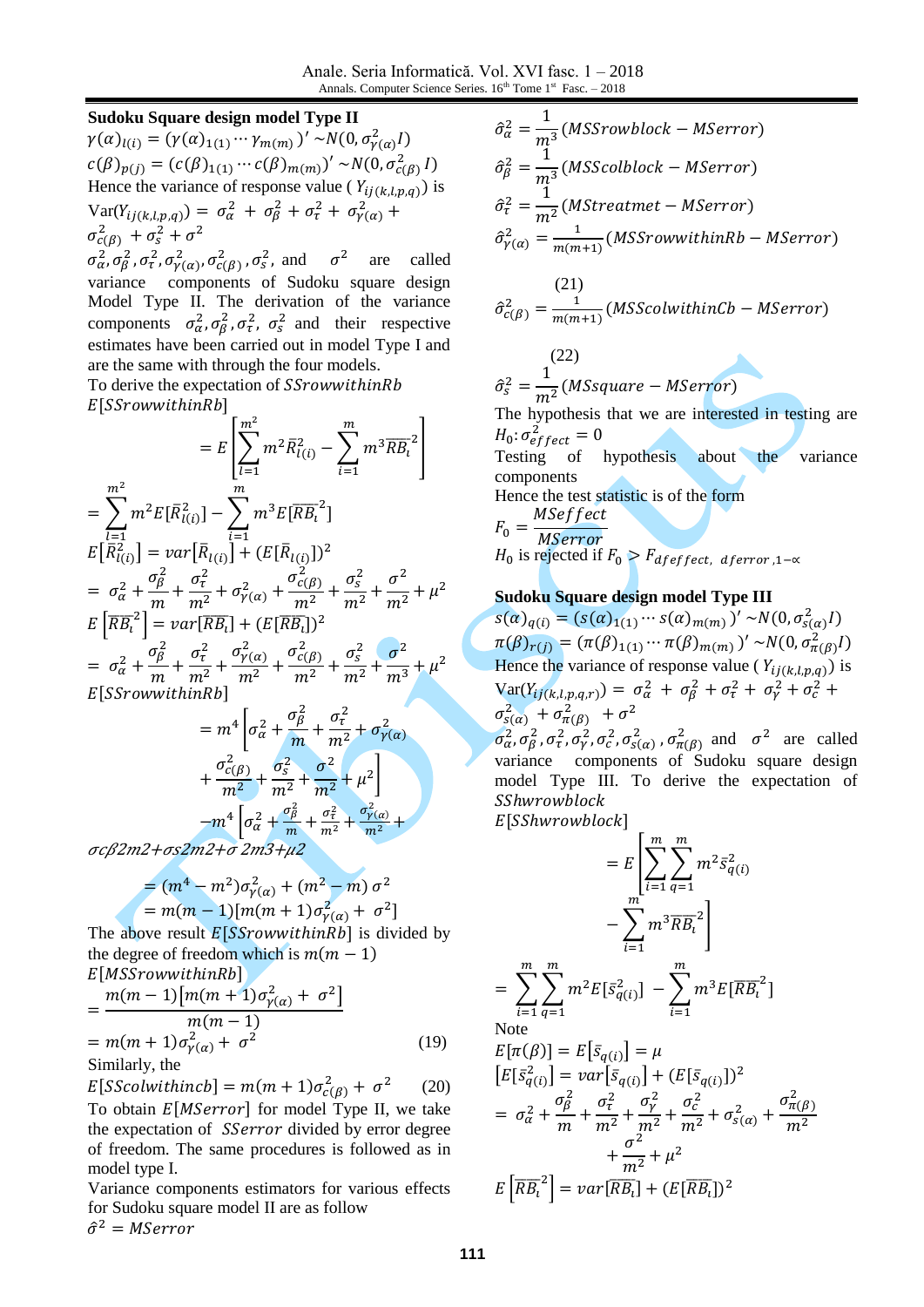Anale. Seria Informatică. Vol. XVI fasc. 1 – 2018 Annals. Computer Science Series.  $16<sup>th</sup>$  Tome  $1<sup>st</sup>$  Fasc.  $-2018$ 

$$
= \sigma_{\alpha}^{2} + \frac{\sigma_{\beta}^{2}}{m} + \frac{\sigma_{\tau}^{2}}{m^{2}} + \frac{\sigma_{\gamma}^{2}}{m^{2}} + \frac{\sigma_{c}^{2}}{m^{2}} + \frac{\sigma_{s(\alpha)}^{2}}{m^{2}} + \frac{\sigma_{m(\beta)}^{2}}{m^{3}} + \mu^{2}
$$

 $E[SSh$ wrowblock]

$$
= m^{4} \left[ \sigma_{\alpha}^{2} + \frac{\sigma_{\beta}^{2}}{m} + \frac{\sigma_{\tau}^{2}}{m^{2}} + \frac{\sigma_{\gamma}^{2}}{m^{2}} + \frac{\sigma_{c}^{2}}{m^{2}} + \frac{\sigma_{c}^{2}}{m^{2}} + \sigma_{s(\alpha)}^{2} + \sigma_{s(\alpha)}^{2} + \frac{\sigma_{\pi(\beta)}^{2}}{m^{2}} + \frac{\sigma_{\alpha}^{2}}{m^{2}} + \frac{\sigma_{\alpha}^{2}}{m^{2}} + \frac{\sigma_{\alpha}^{2}}{m^{2}} + \frac{\sigma_{s(\alpha)}^{2}}{m^{2}} + \frac{\sigma_{\pi(\beta)}^{2}}{m^{2}} + \frac{\sigma_{\alpha}^{2}}{m^{3}} + \mu^{2} \right]
$$
  
\n
$$
= (m^{4} - m^{2})\sigma_{s(\alpha)}^{2} + (m^{2} - m)\sigma^{2}
$$
  
\n
$$
= m(m - 1)[m(m + 1)\sigma_{s(\alpha)}^{2} + \sigma^{2}]
$$
  
\nThe above result *E*[*SShwrowblock*]; is divided by the degree of freedom which is *m*(*m* – 1)  
\n*E*[*MShwrowblock*]

$$
= \frac{m(m-1)[m(m+1)\sigma_{s(\alpha)}^2 + \sigma^2]}{m(m-1)}
$$
  
= m(m+1)\sigma\_{s(\alpha)}^2 + \sigma^2 (23)

Similarly, the

 $(26)$ 

 $E[MSSvwcolblock] = m(m+1)\sigma_{r(B)}^2 + \sigma^2$  (24) To obtain  $E[MSerror]$  for model Type III, we take the expectation of *SSerror* for model III divided by error degree of freedom of model III  $E[MSerror] = \sigma^2$  $(25)$ 

The estimates  $\hat{\sigma}_{s(\alpha)}^2$  and  $\hat{\sigma}_{\delta(\pi)}^2$  of the variance components  $\sigma_{s(\alpha)}^2$  and  $\sigma_{\delta(\pi)}^2$  which are computed from their respective expectation (23-24) above. Variance components estimators for various effects for Sudoku square model III are as follow  $\hat{\sigma}^2$ 

$$
\hat{\sigma}_{\alpha}^{2} = \frac{1}{m^{3}} (MSSrowblock - MServer)
$$
  
\n
$$
\hat{\sigma}_{\beta}^{2} = \frac{1}{m^{3}} (MSScolblock - MServer)
$$
  
\n
$$
\hat{\sigma}_{\tau}^{2} = \frac{1}{m^{2}} (MSStreatment - MServer)
$$
  
\n
$$
\hat{\sigma}_{\gamma}^{2} = \frac{1}{m^{2}} (MSSrow - MServer)
$$
  
\n
$$
\hat{\sigma}_{c}^{2} = \frac{1}{m^{2}} (MSScol - MServer)
$$
  
\n
$$
\hat{\sigma}_{s(\alpha)}^{2} = \frac{1}{m(m+1)} (MSShwrowblock - MServer)
$$

$$
\hat{\sigma}_{\delta(\pi)}^2 = \frac{1}{m(m+1)}(MSSvwrowblock - MSerror)
$$
\n(27)

The hypothesis that we are interested in testing are  $H_0$ :  $\sigma_e^2$ 

Testing of hypothesis about the variance components.

Hence the test statistic is of the form  $\overline{F}$ M  $\boldsymbol{M}$  $H_0$  is rejected if  $F_0 > F_{deffect}$ , aferror, 1- $\alpha$ 

### **Sudoku square design model Type IV**

The estimates  $\hat{\sigma}^2$ ,  $\hat{\sigma}_{\alpha}^2$ ,  $\hat{\sigma}_{\beta}^2$ ,  $\hat{\sigma}_{\tau}^2$ ,  $\hat{\sigma}_{\gamma(\alpha)}^2$ ,  $\hat{\sigma}_{c(\beta)}^2$   $\hat{\sigma}_{s(\alpha)}^2$  and  $\hat{\sigma}^2_{\delta(\pi)}$  $\frac{2}{\delta(\pi)}$  of the variance components  $\sigma^2$ ,  $\sigma_\alpha^2$ ,  $\sigma_\beta^2$ ,  $\sigma_\tau^2$ ,  $\sigma_{\nu(\alpha)}^2$ ,  $\sigma_{c(\beta)}^2$ ,  $\sigma_{s(\alpha)}^2$  and  $\sigma_{\delta(\pi)}^2$  and all have been derived in the previous models above, what we need to do is to substitute their respective variance components into model IV.

This yields the unique solution of variance components for the Sudoku square design model Type IV.

Variance components estimators for various effects for Sudoku square model IV are as follow

$$
\hat{\sigma}^2 = MServer
$$
  
\n
$$
\hat{\sigma}_{\alpha}^2 = \frac{1}{m^3} (MSSrowblock - MServer)
$$
  
\n
$$
\hat{\sigma}_{\beta}^2 = \frac{1}{m^3} (MSScolblock - MServer)
$$
  
\n
$$
\hat{\sigma}_{\tau}^2 = \frac{1}{m^2} (MSStreatment - MServer)
$$
  
\n
$$
\hat{\sigma}_{\gamma(\alpha)}^2 = \frac{1}{m(m+1)} (MSSrowwithinRb - MServer)
$$
  
\n
$$
\hat{\sigma}_{c(\beta)}^2 = \frac{1}{m(m+1)} (MSScolwithinCb - MServer)
$$
  
\n
$$
\hat{\sigma}_{c(\alpha)}^2 = \frac{1}{m(m+1)} (MSShuvw不block - MServer)
$$
  
\n
$$
\hat{\sigma}_{\delta(\pi)}^2 = \frac{1}{m(m+1)} (MSSvuvw不abcck - MServer)
$$
  
\nThe hypothesis that we are interested in testing are  
\n
$$
H_0: \sigma_{effect}^2 = 0
$$
  
\nTesting of hypothesis about the variance components.  
\nHence the test statistic is of the form

 $F_{\scriptscriptstyle\parallel}$ M M

 $H_0$  is rejected if

### **5. CONCLUSION**

In this paper, the derivation of variance components for the Sudoku Square design models presented by Subramani and Ponnuswamy ([SP09]) have been carried out using ANOVA method and the variance component estimators for the various effects for the four models were obtained as well test of significants were given.